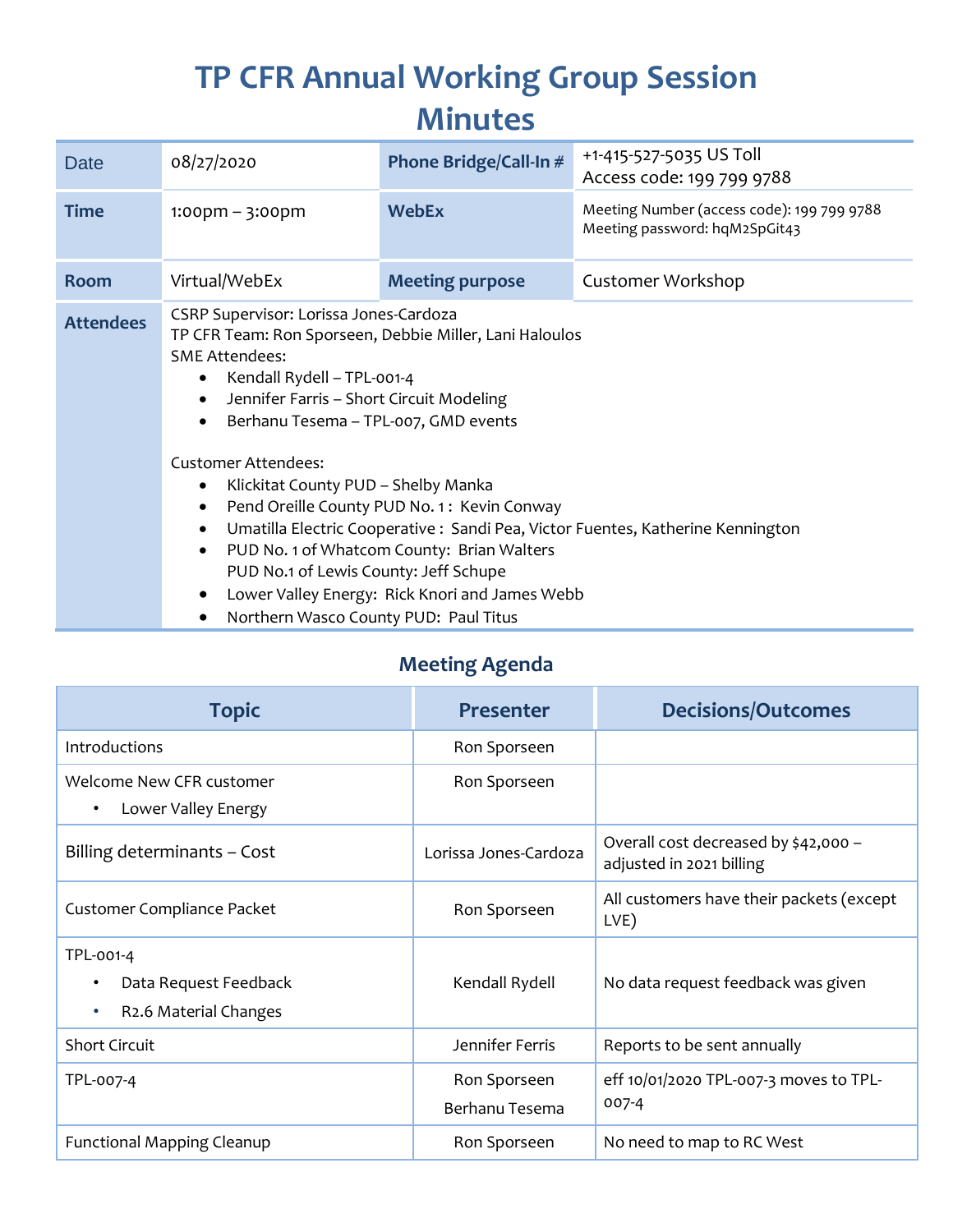### **TP CFR Annual Working Group Session Minutes**

| Project Timeline                              | Ron Sporseen | Ron to send out an updated timeline   |
|-----------------------------------------------|--------------|---------------------------------------|
| Finalization of Implementation Plan with WECC | Ron Sporseen | BPA to send to WECC to close out plan |

#### **Notes:**

#### **Billing determinants – Cost**

Lorissa reviewed and provided update. See 2021 Cost Spreadsheet

#### **Customer Compliance Packet**

Customer Compliance Packet went out 8/26/20 to all CFR customers except LVE. This will be an annual distribution. There were no questions or comments from the customers.

#### **TPL-001-4**

Kendall pointed out that the annual data exchange is used for the base cases. There are other things like long duration outages of 6 months or more and sensitivity studies that are very specific to TPL-001-4 which is why BPA asks for the data separately. This information does not go into base cases, it is used for the Planning Assessment and goes directly to the Transmission Planning group.

#### **Data Request Feedback**

Jen was glad to hear the short circuit analysis useful and going forward, BPA will be distributing annually, we will update the TPIP to reflect.

No additional responses received.

#### **R2.6 Material Changes**

Kendall explained the need for BPA and TP CFR customers to communicate and determine if new studies are necessary. This will be included in 2021 TPL-001 Data Request, not as a stand-alone communication.

#### **Short Circuit**

- o Short circuit model distributed to all CFR customers in January.
- o Northern Wasco expressed appreciation for having the short circuit data. Customers asked who the short circuit data request was sent to
	- o *Note: Exhibit D - Notices identifies the primary CFR contact, Short Circuit data goes to the primary contact as well as any other contacts noted for TP CFR.*
	- o *Northern Wasco asked a question about data coordination at BPA and an ensuing discussion around efforts to internally coordinate these efforts and lessen the burden on customers was had*
- o *Northern Wasco mentioned that Lorissa and Kelly Johnson are aware of his concerns about data coordination*
	- o *BPA management is focused on data coordination and consistency. BPA is working hard to harmonize customer data requests where feasible.*
- **TPL-007-4 – eff 10/1/2020**